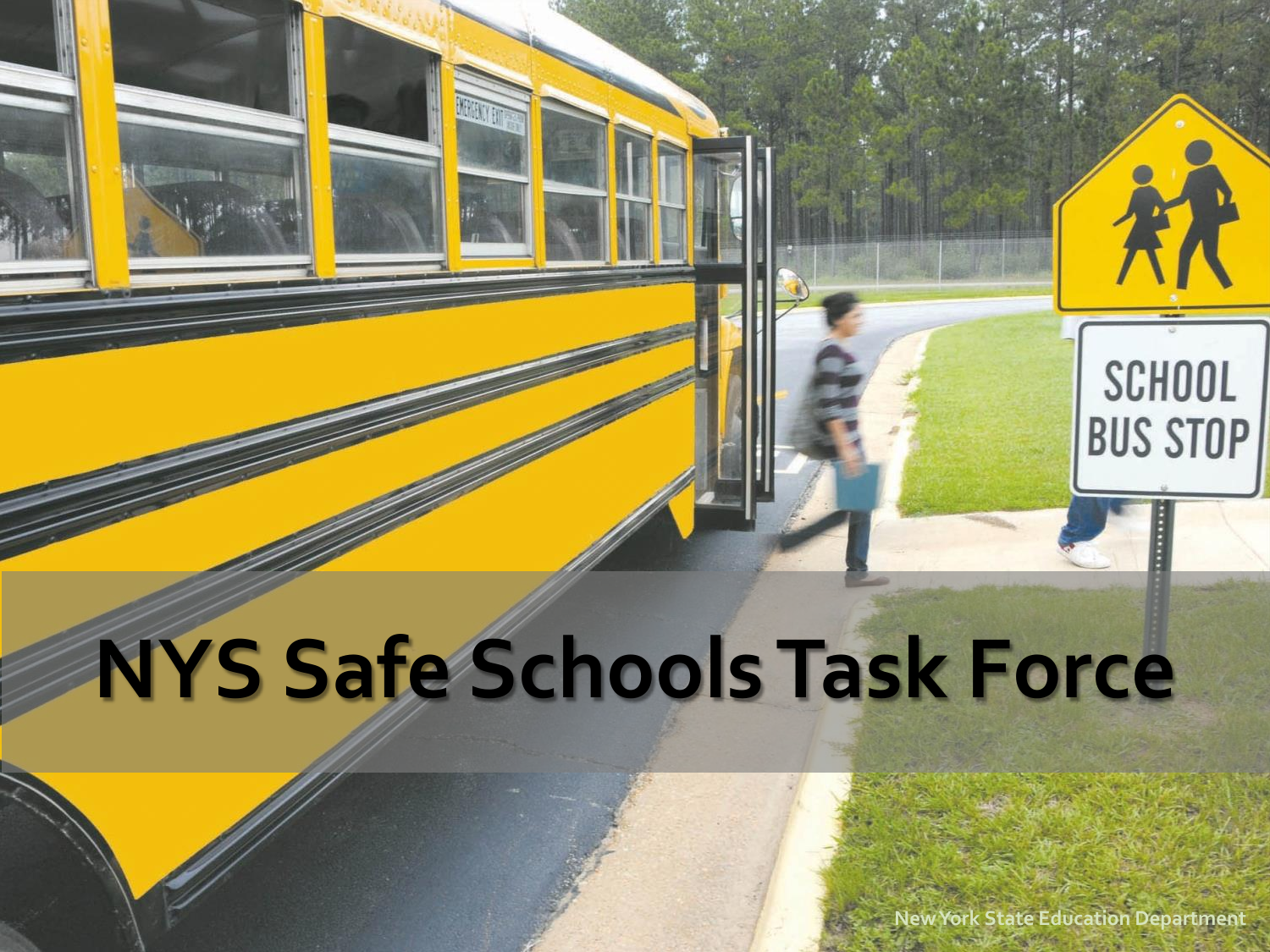## **Agenda**

1. Brief Overview of Task Force Actions to Date: Renee Rider

- 2. Panel Discussion: Priti Irani & Thomas O'Brien » School Culture and Student Engagement » Data Use and Reporting » Building Security and Infrastructure
- 3. Recommended Next Steps for the Department: Renee Rider

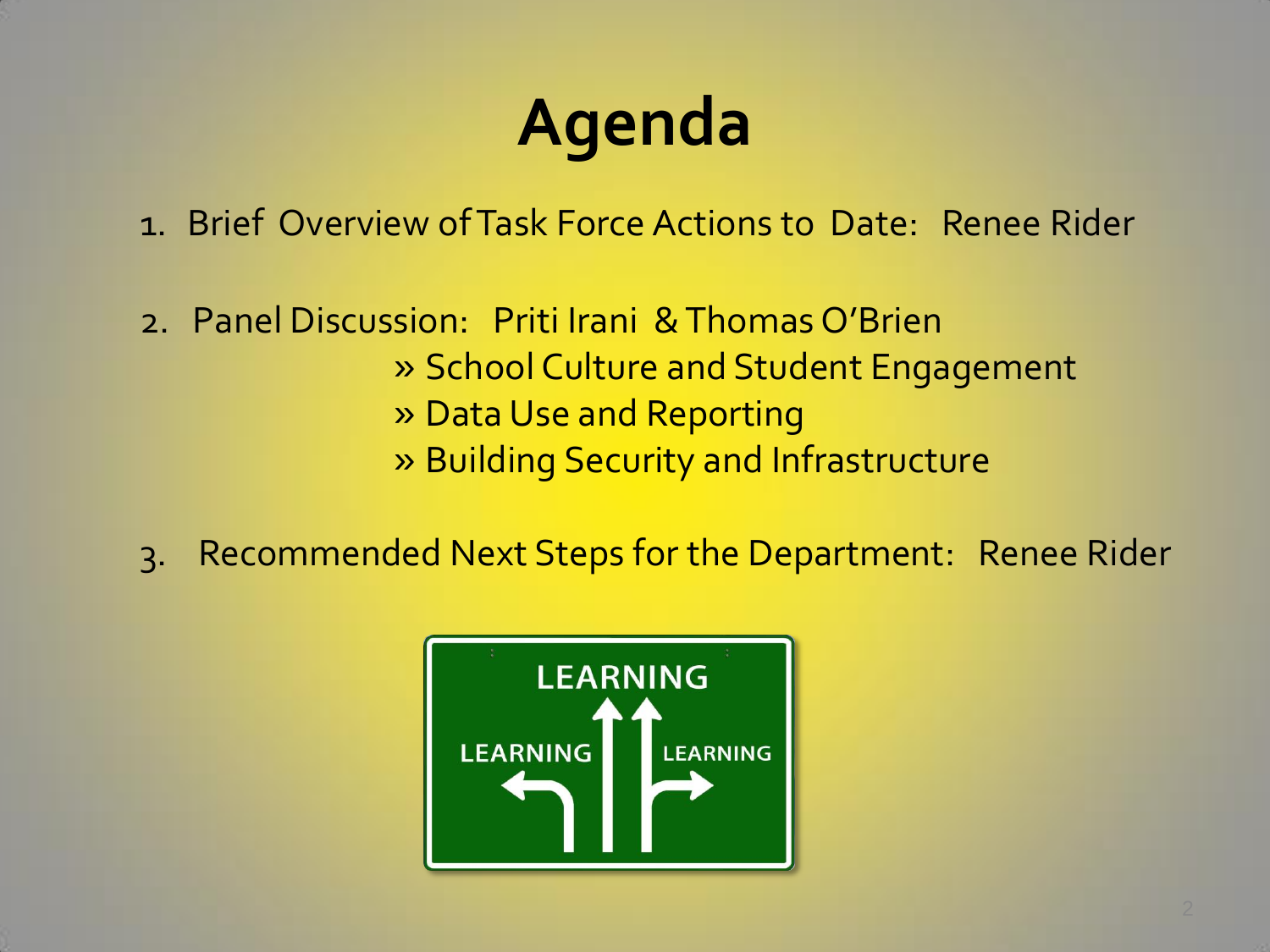## **NYS Safe Schools Task Force Actions**

| Date              | <b>Activity</b>                                                                                                                                             |
|-------------------|-------------------------------------------------------------------------------------------------------------------------------------------------------------|
| January 2013      | Board of Regents re-established the Task Force                                                                                                              |
| May 8, 2013       | <b>Kick off Meeting</b>                                                                                                                                     |
| November 14, 2013 | <b>Established Workgroups and developed Preliminary</b><br>Recommendations                                                                                  |
| Jan - April 2014  | <b>Workgroups met to refine Preliminary</b><br><b>Recommendations</b>                                                                                       |
| Feb 20, 2014      | SED hosted a Student Forum to get student's<br>perspective on promoting safe and healthy schools                                                            |
| April 15, 2014    | Task Force members discussed school climate, data<br>collection and reporting, and suspension policies with<br>the National School Climate Center President |
| May 2014          | Workgroup members finalized recommendations to<br>present to the full Task Force                                                                            |
| June 6, 2014      | Full Task Force met to refine and prioritize<br>recommendations                                                                                             |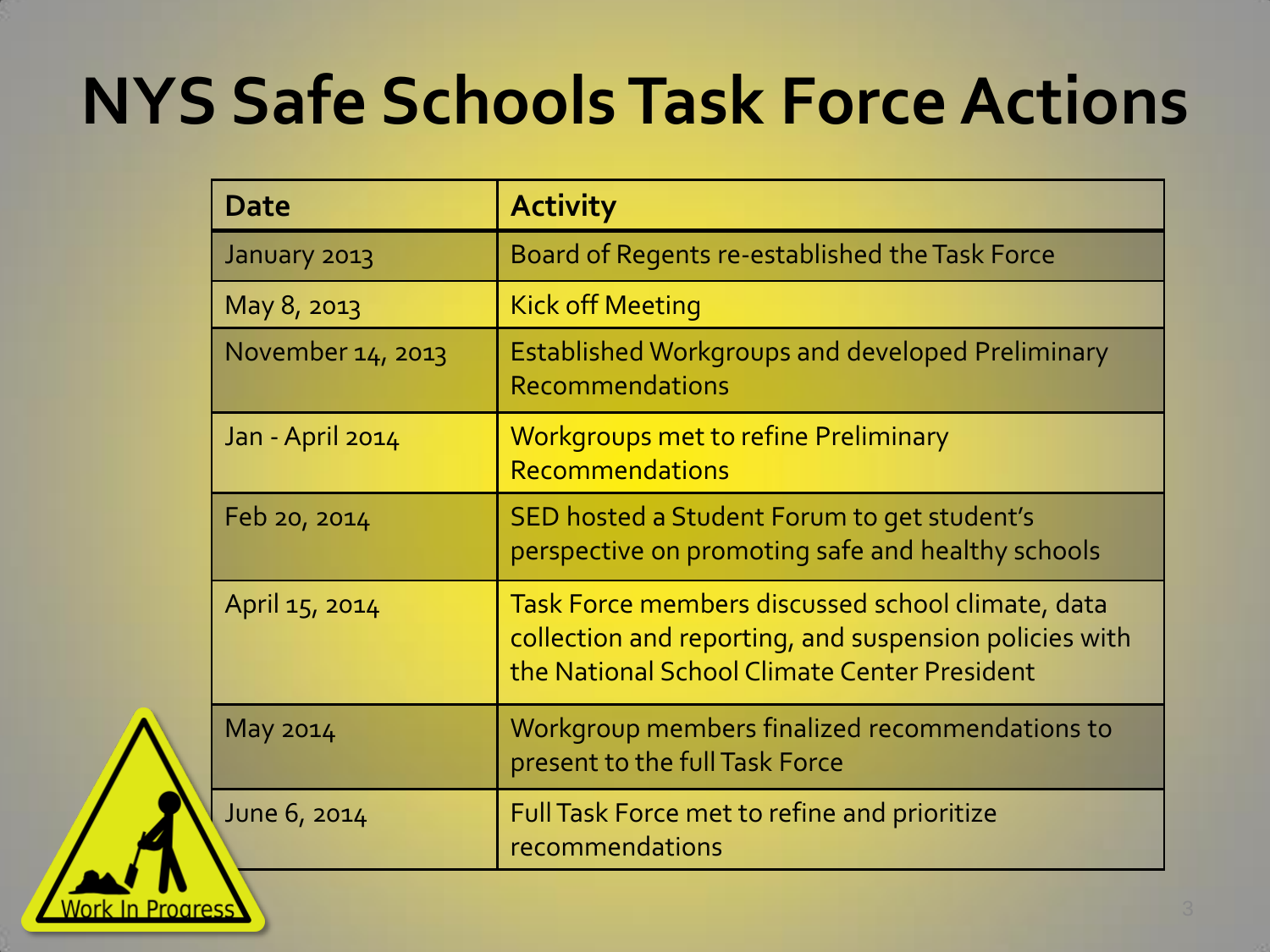## **School Culture and Student Engagement**

#### **Major Points and Recommendations**

- Social emotional health is critical to achieving optimal academic performance
- Balance positive mental health, mental health disorder prevention and crisis intervention approaches for *all*  students
- Implement evidence-based and best-practice frameworks and interventions *(Social Emotional Development and Learning Guidelines, Positive Behavioral Intervention Services, among others)*



*Ms. Irani is a member of the "Promote Mental Health and Prevent Substance Abuse" Prevention Agenda Priority as well as the New York State Department of Health sponsored "Quick Strike Proposal." Ms. Irani was a member of the NYS Safe Schools Task Force School Culture and Student Engagement Work Group.*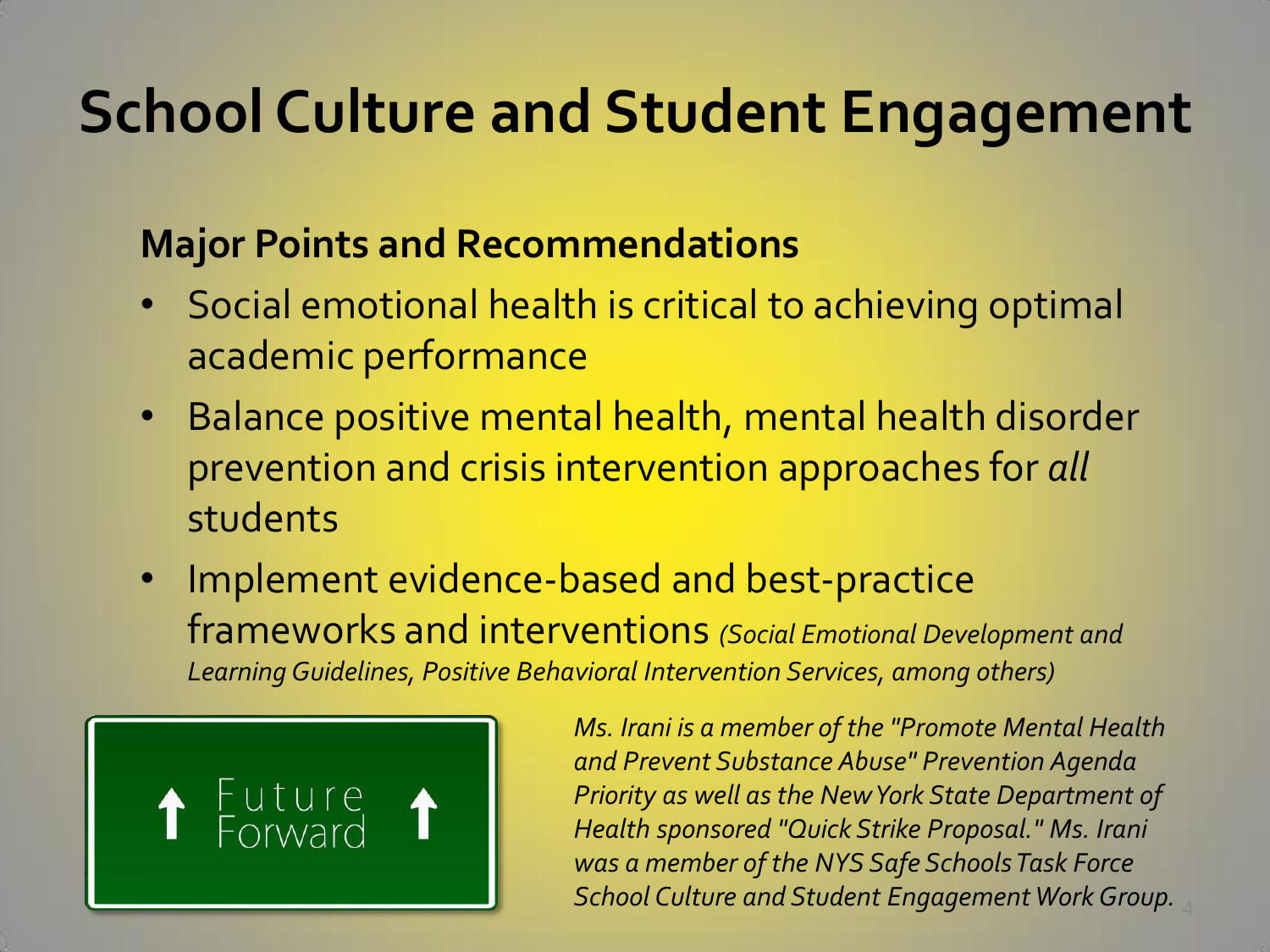## **School Culture and Student Engagement**

### **Major Points and Recommendations**

- Community involvement and engagement bring community into school and school into community
- Use collaborative, cross-disciplinary cross-sector practices
- Align with and integrate into current practices
- Incorporate strong communications strategies
- Inclusiveness (assess who is included and who may feel excluded)
- Change in administrators and other stressors make positive school culture challenging

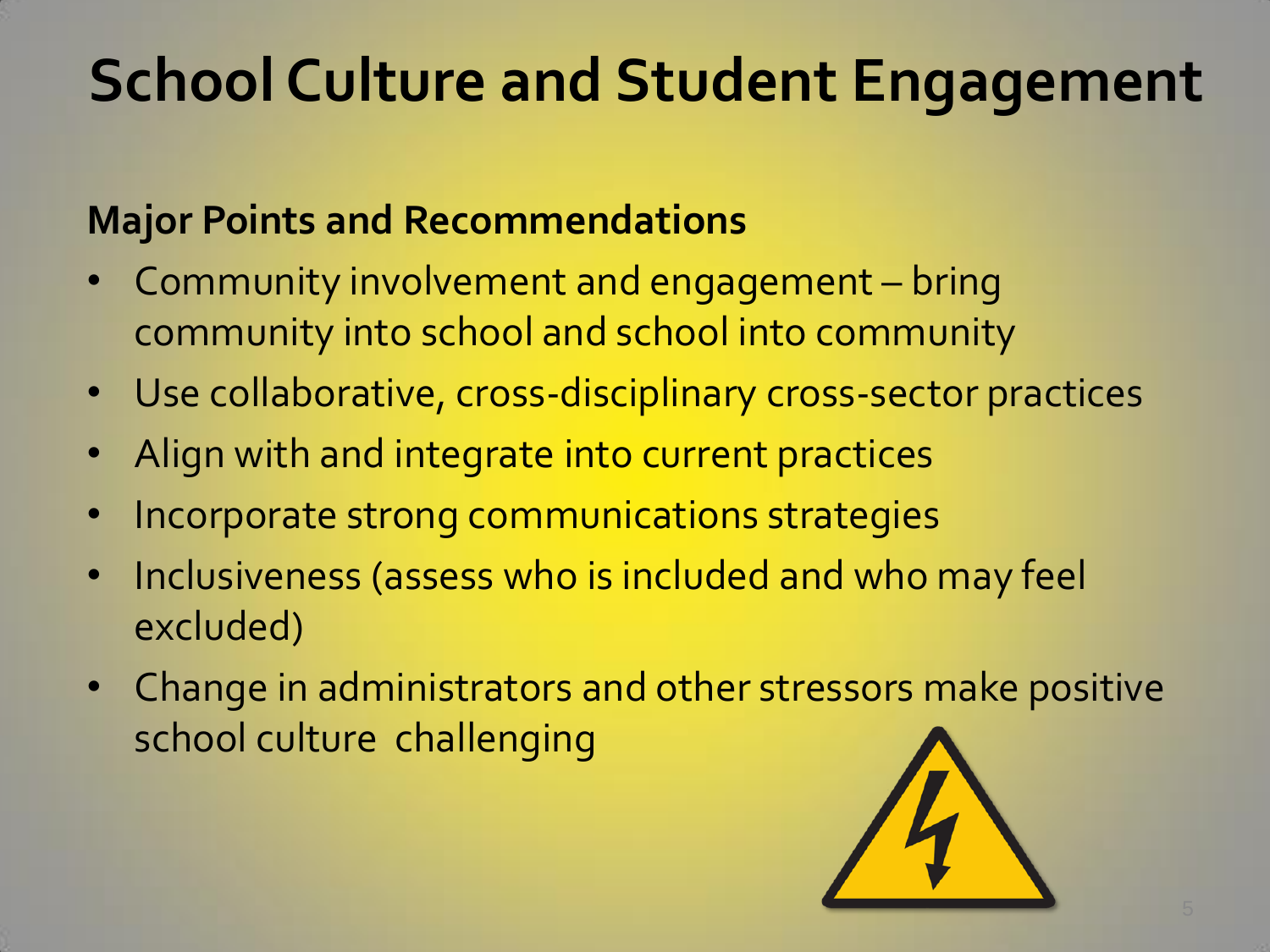## **Data Use and Reporting**

#### **Major Points and Recommendations**

- Data is key to helping demonstrate smarter not harder work
- Persistently Dangerous is a term that should link itself as a means to cure the problem not as a punitive measure
- The streamlining of reporting and the truncation of fields to capture data (DASA, VADIR, and BEDS) through a uniform data system would give us all the opportunity to dis-aggregate and end duplicitous reporting
- VADIR should move to a school climate index to capture more positive and broader themed elements of school culture

*Mr. O'Brien is the current Superintendent of Roxbury Central School which is a rural community in the northern Catskills that has a population of roughly 350 students in grades prekindergarten-12. Mr. O'Brien was a member of the NYS Safe Schools Task Force Building Security and Infrastructure Work Group.*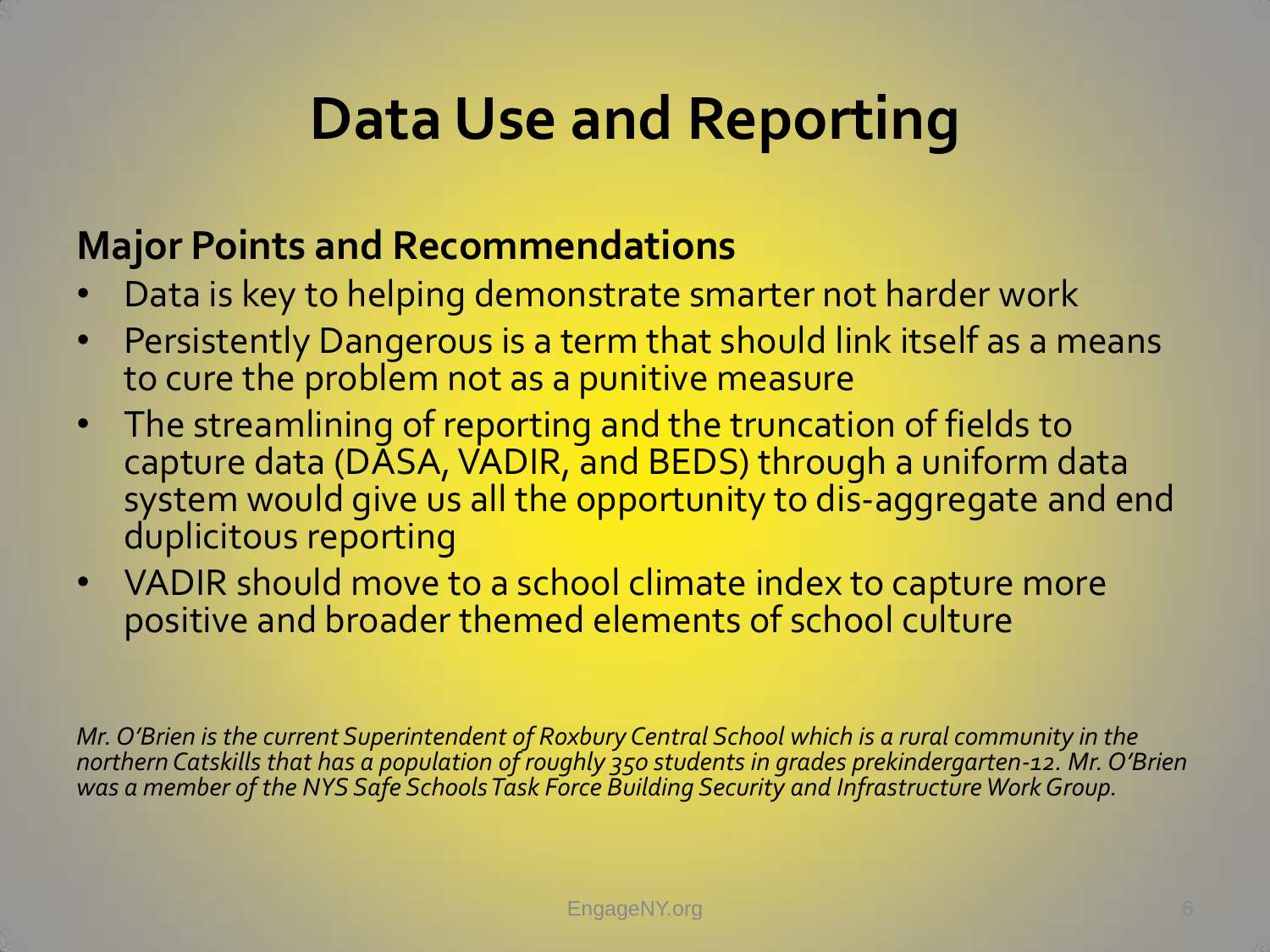### **Building Security and Infrastructure Workgroup**

#### **Major Points and Recommendations**

- In the eyes of parents, school safety and security are the most important factors of every school day
- Develop an intentional and lasting partnership with other agencies on state-wide and local levels *(health, mental health, 1st Responders, law enforcement, among others)*
- Safety plans should reflect other settings in addition to the physical building *(such as buses and field trips)*
- Require school transportation leaders to be part of district-wide school safety teams
- School Resource Officers should be given uniform training in areas such as restorative justice and social emotional development and learning
- Revise regulations to require two less fire drills and to add two emergency preparedness drills
- Do not require school district safety plans to be posted on-line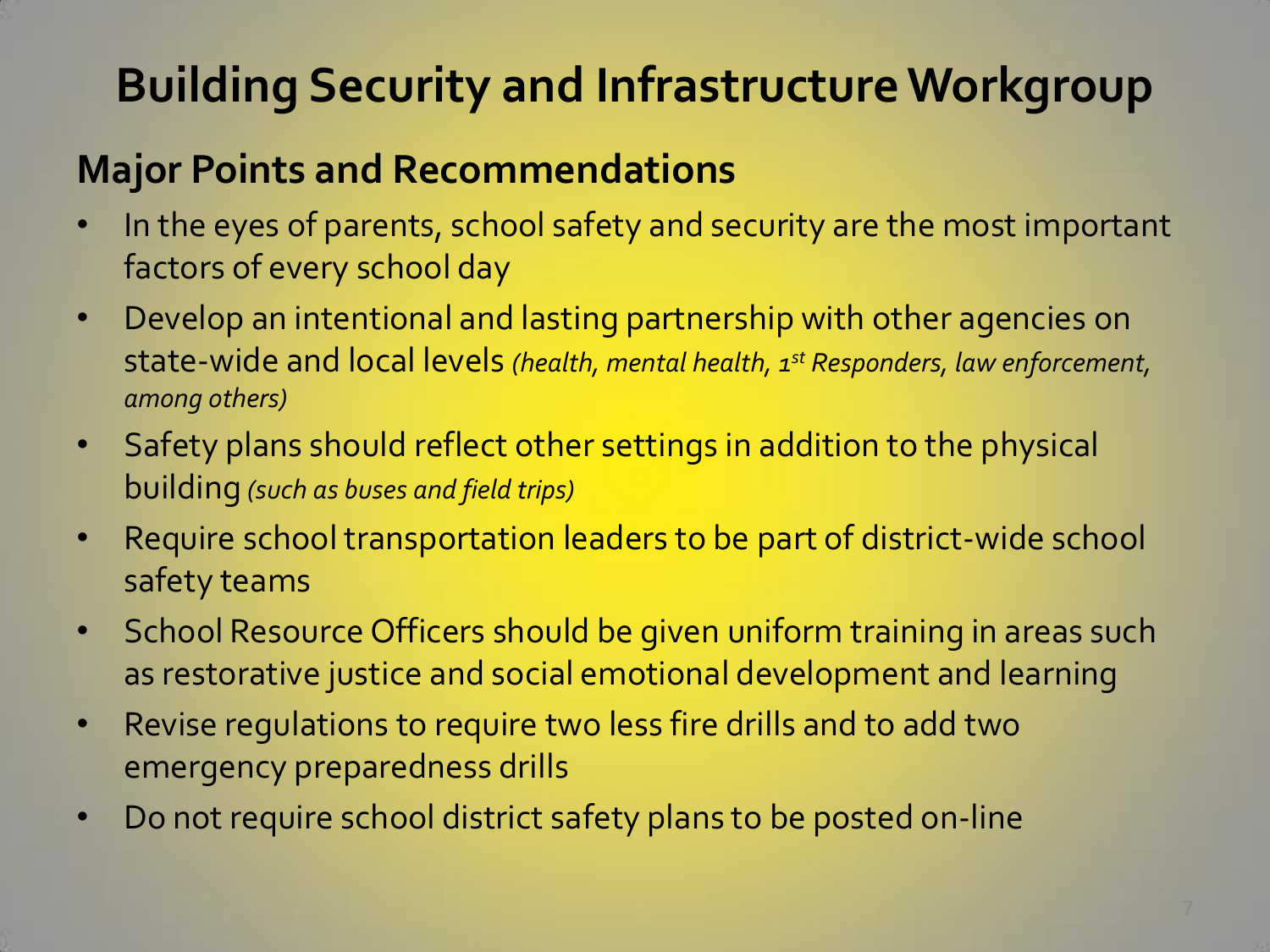### **Recommended Next Steps for the Department**

### **Modernize data collection and reporting:**

- Ensure all required reporting is streamlined, where possible, to increase efficiency and accuracy and to decrease burdensome reporting for school districts
- Update the VADIR and DASA reporting structures and integrate both of them into a larger, more comprehensive, school climate index report to capture a broader—and more accurate—depiction of school culture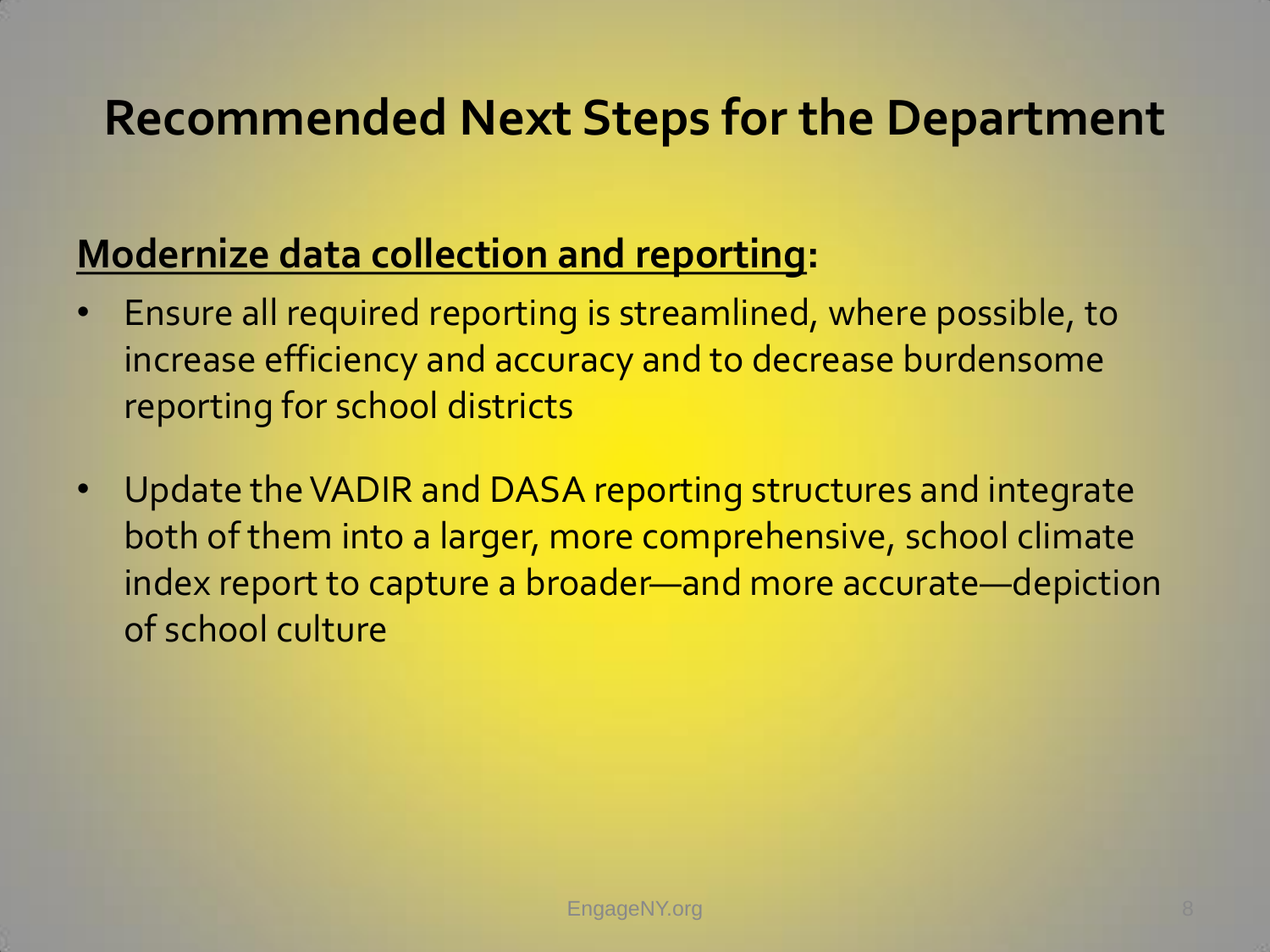### **Recommended Next Steps for the Department**

### **Provide Support and Ensure Accountability:**

- Establish and administer an annual school climate survey and determine indicators for a School Climate Index
- Provide incentives for schools with the highest SCI
- Provide Professional Development opportunities for school personnel and for teacher preparation programs to include but not limited to:
	- Positive classroom environments and management
	- How to conduct effective investigations
	- incorporate FEMA's incident command system training
- Regional safety teams should be developed

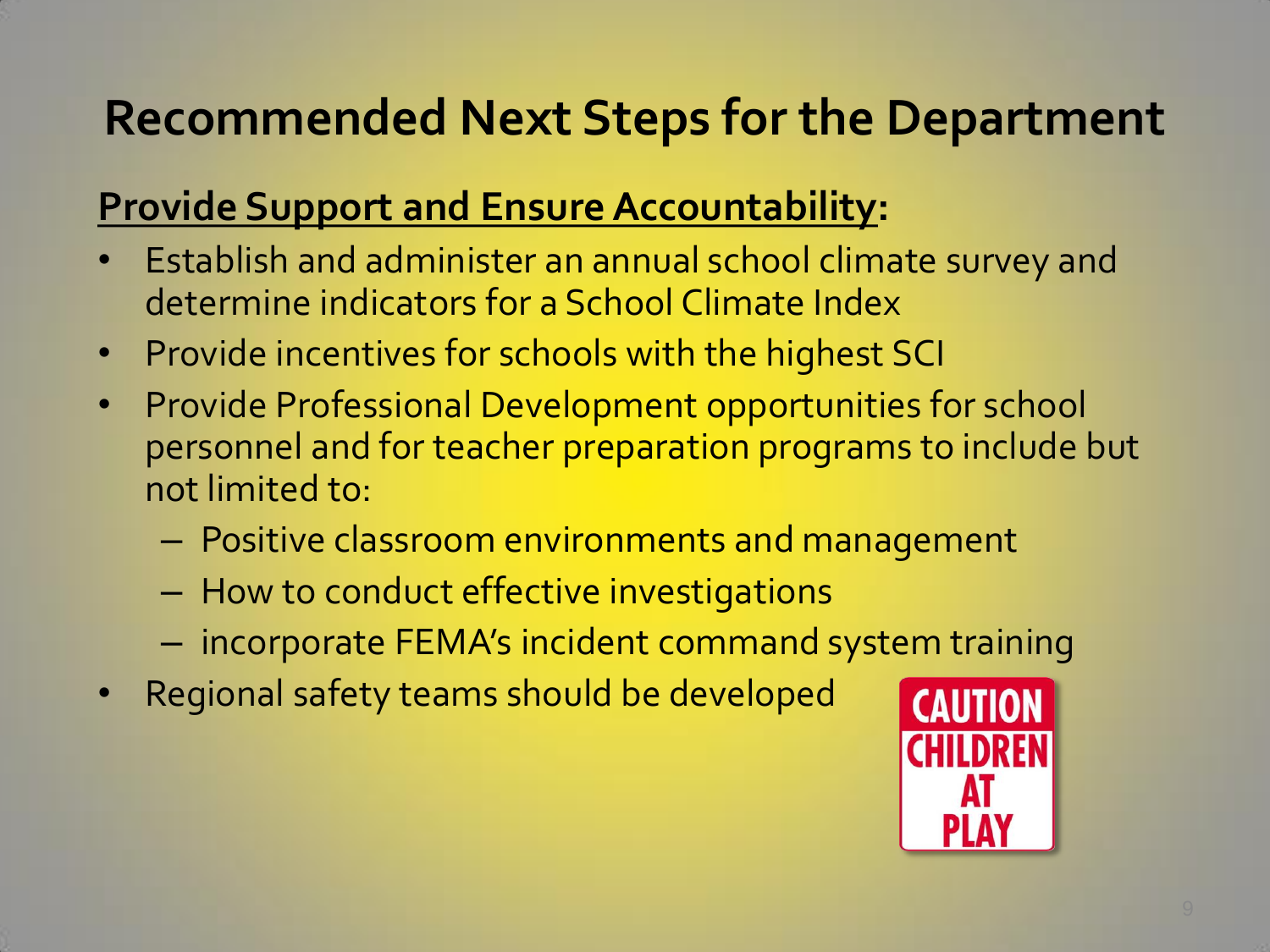### **Recommended Next Steps for the Department**

### **Enhance Oversight with Regular Monitoring and Audits:**

- Closely review and analyze data from school incident reporting mechanisms to identify districts with the greatest need for technical assistance
- Support and help conduct meaningful, uniform, and recurring professional development on building safety and security to school building and faculty leaders, school counselors, other support staff, Dignity Act Coordinators, and School Resource Officers, among others
- Create capacity to conduct regular monitoring visits and to conduct routine audits